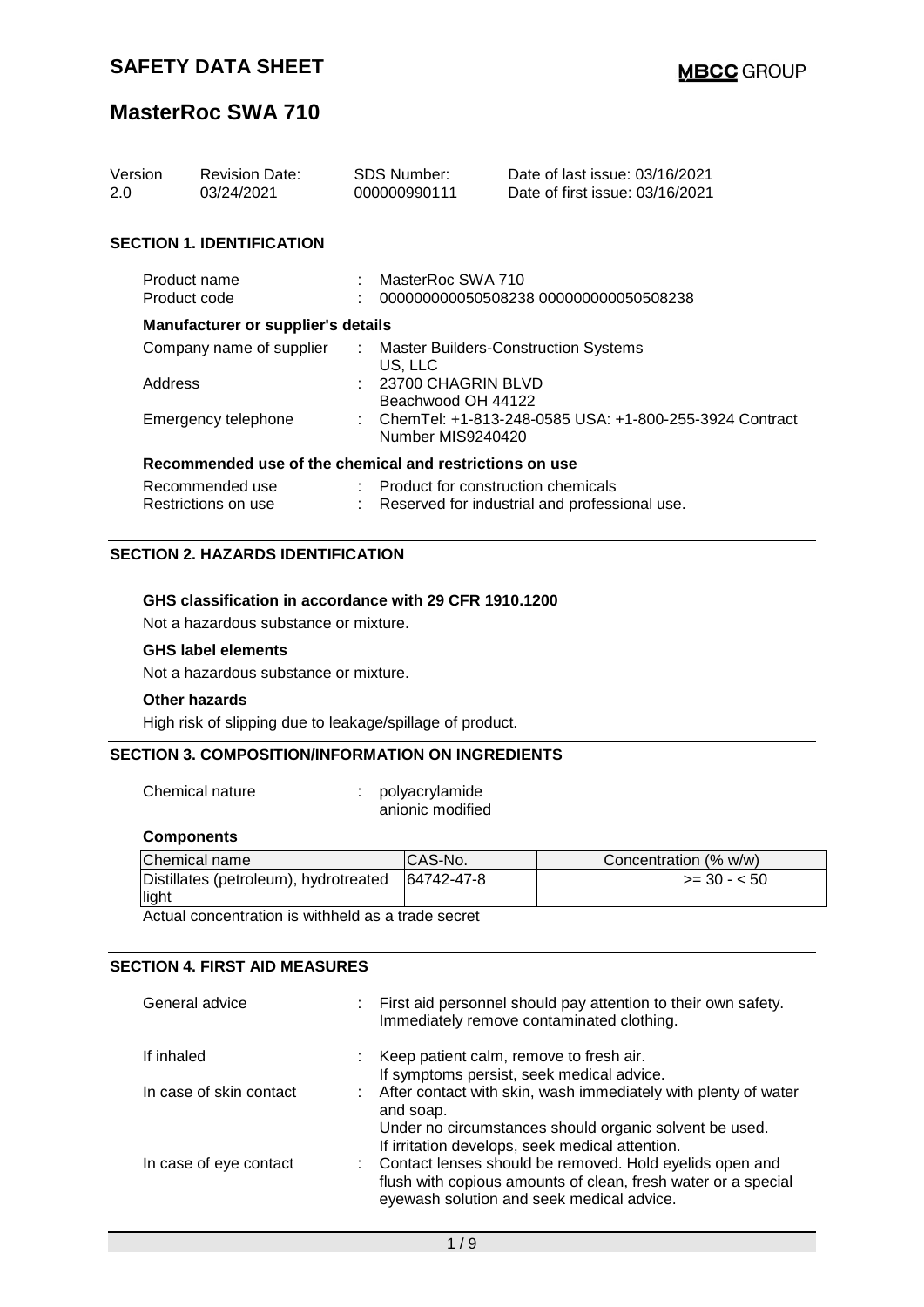| Version<br>2.0 |                                                                   | <b>Revision Date:</b><br>03/24/2021                                                                                                                                        | <b>SDS Number:</b><br>000000990111                        | Date of last issue: 03/16/2021<br>Date of first issue: 03/16/2021                                                                                                                                                                                                                                                                                                                              |  |  |
|----------------|-------------------------------------------------------------------|----------------------------------------------------------------------------------------------------------------------------------------------------------------------------|-----------------------------------------------------------|------------------------------------------------------------------------------------------------------------------------------------------------------------------------------------------------------------------------------------------------------------------------------------------------------------------------------------------------------------------------------------------------|--|--|
| If swallowed   |                                                                   | Immediately rinse mouth and then drink 200-300 ml of water,<br>seek medical attention.<br>Do not induce vomiting unless told to by a poison control cen-<br>ter or doctor. |                                                           |                                                                                                                                                                                                                                                                                                                                                                                                |  |  |
|                | Most important symptoms<br>and effects, both acute and<br>delayed |                                                                                                                                                                            | None known.                                               |                                                                                                                                                                                                                                                                                                                                                                                                |  |  |
|                |                                                                   | Notes to physician                                                                                                                                                         | Treat symptomatically.                                    |                                                                                                                                                                                                                                                                                                                                                                                                |  |  |
|                |                                                                   | <b>SECTION 5. FIRE-FIGHTING MEASURES</b>                                                                                                                                   |                                                           |                                                                                                                                                                                                                                                                                                                                                                                                |  |  |
|                |                                                                   | Suitable extinguishing media                                                                                                                                               | Foam<br>Water spray<br>Dry powder<br>Carbon dioxide (CO2) |                                                                                                                                                                                                                                                                                                                                                                                                |  |  |
|                | Unsuitable extinguishing<br>media                                 |                                                                                                                                                                            | water jet                                                 |                                                                                                                                                                                                                                                                                                                                                                                                |  |  |
|                | Specific hazards during fire<br>fighting                          |                                                                                                                                                                            |                                                           | Spilled product is slippery underfoot.                                                                                                                                                                                                                                                                                                                                                         |  |  |
|                | ucts                                                              | Hazardous combustion prod-                                                                                                                                                 | carbon oxides<br>nitrogen oxides                          |                                                                                                                                                                                                                                                                                                                                                                                                |  |  |
|                |                                                                   | Further information<br>Special protective equipment :                                                                                                                      | the fire conditions.                                      | The degree of risk is governed by the burning substance and<br>If exposed to fire, keep containers cool by spraying with water.<br>Collect contaminated extinguishing water separately, do not<br>allow to reach sewage or effluent systems.<br>Contaminated extinguishing water must be disposed of in<br>accordance with official regulations.<br>Wear a self-contained breathing apparatus. |  |  |
|                |                                                                   | for fire-fighters                                                                                                                                                          |                                                           |                                                                                                                                                                                                                                                                                                                                                                                                |  |  |

### **SECTION 6. ACCIDENTAL RELEASE MEASURES**

| Personal precautions, protec- :<br>tive equipment and emer-<br>gency procedures | Avoid breathing dust/ fume/ gas/ mist/ vapours/ spray.<br>Wear eye/face protection.<br>Use personal protective clothing.<br>Handle in accordance with good building materials hygiene<br>and safety practice. |
|---------------------------------------------------------------------------------|---------------------------------------------------------------------------------------------------------------------------------------------------------------------------------------------------------------|
| <b>Environmental precautions</b>                                                | : Contain contaminated water/firefighting water.<br>Do not discharge into drains/surface waters/groundwater.                                                                                                  |
| Methods and materials for<br>containment and cleaning up                        | : Pick up with suitable appliance and dispose of.<br>Dispose of absorbed material in accordance with regulations.                                                                                             |

### **SECTION 7. HANDLING AND STORAGE**

| Advice on protection against<br>fire and explosion | in 1999. | The product is neither self-ignitable, nor an explosion hazard,<br>nor does it promote fires.                                                             |
|----------------------------------------------------|----------|-----------------------------------------------------------------------------------------------------------------------------------------------------------|
| Advice on safe handling                            |          | Avoid inhalation of dusts/mists/vapours.<br>Avoid skin contact.<br>Ensure adequate ventilation.<br>No special measures necessary provided product is used |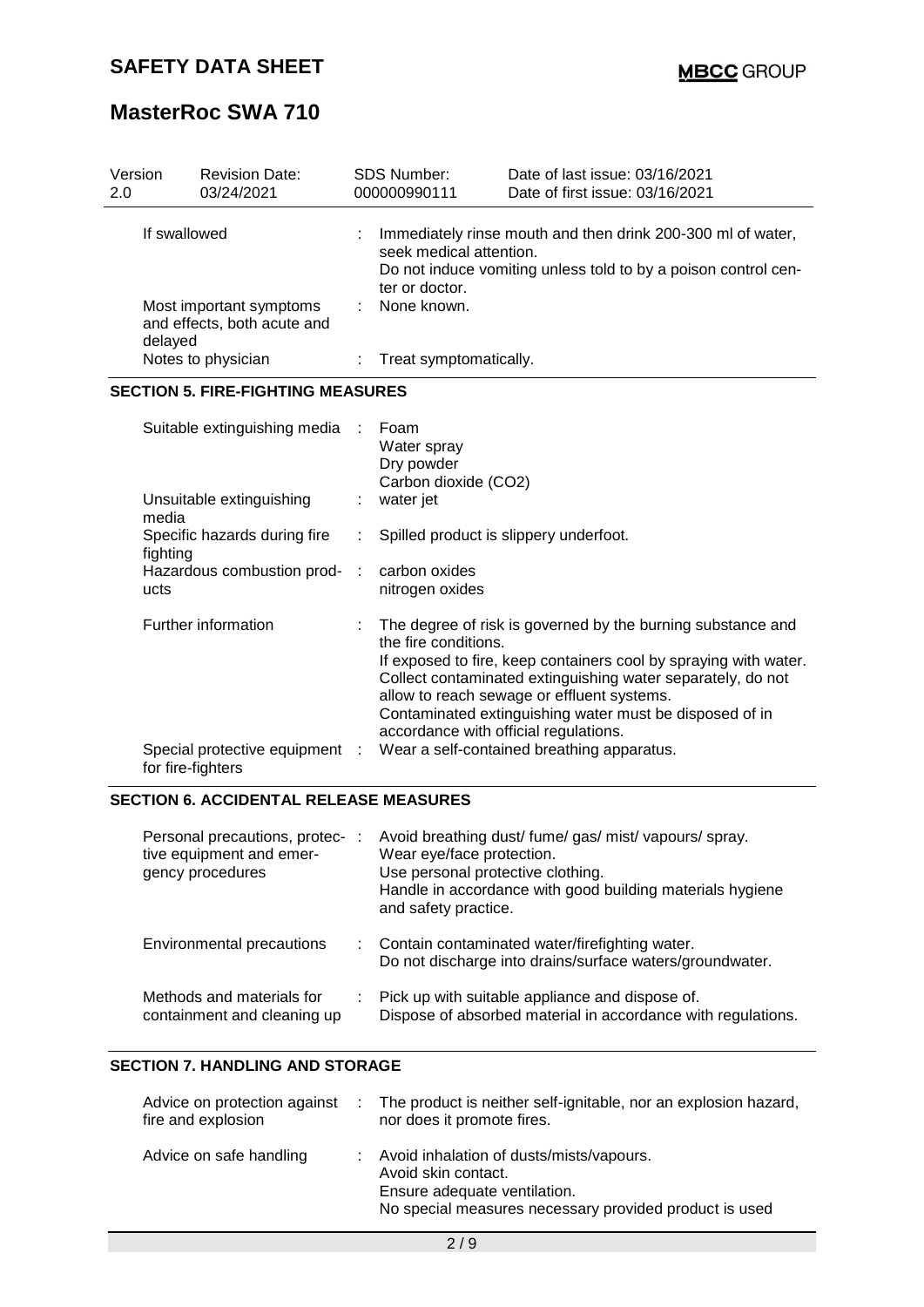| Version<br>2.0 | <b>Revision Date:</b><br>03/24/2021            | <b>SDS Number:</b><br>000000990111          | Date of last issue: 03/16/2021<br>Date of first issue: 03/16/2021                                                        |
|----------------|------------------------------------------------|---------------------------------------------|--------------------------------------------------------------------------------------------------------------------------|
|                | Further information on stor-<br>age conditions | correctly.<br>Protect from direct sunlight. | Keep only in the original container in a cool, dry, well-<br>ventilated place away from ignition sources, heat or flame. |
|                | Further information on stor-<br>age stability  | (BELOW 40°F / 5°C).                         | PROTECT FROM FREEZING DURING THE COLD-SEASON                                                                             |

### **SECTION 8. EXPOSURE CONTROLS/PERSONAL PROTECTION**

| Components                           | CAS-No.                                                                                        | Value type                                 | Control parame-                                                | <b>Basis</b>     |  |  |
|--------------------------------------|------------------------------------------------------------------------------------------------|--------------------------------------------|----------------------------------------------------------------|------------------|--|--|
|                                      |                                                                                                | (Form of                                   | ters / Permissible                                             |                  |  |  |
|                                      |                                                                                                | exposure)                                  | concentration                                                  |                  |  |  |
| Distillates (petroleum), hy-         | 64742-47-8                                                                                     | TWA (Mist)                                 | $5 \text{ mg/m}$ 3                                             | OSHA Z-1         |  |  |
| drotreated light                     |                                                                                                |                                            |                                                                |                  |  |  |
|                                      |                                                                                                | <b>TWA</b>                                 | 200 mg/m3                                                      | <b>ACGIH</b>     |  |  |
|                                      |                                                                                                |                                            | (total hydrocarbon                                             |                  |  |  |
|                                      |                                                                                                |                                            | vapor)                                                         |                  |  |  |
|                                      |                                                                                                | TWA (Mist)                                 | $5$ mg/m $3$                                                   | OSHA P0          |  |  |
|                                      |                                                                                                | TWA (Mist)                                 | $5$ mg/m $3$                                                   | <b>NIOSH REL</b> |  |  |
|                                      |                                                                                                | ST (Mist)                                  | $10$ mg/m $3$                                                  | <b>NIOSH REL</b> |  |  |
| <b>Engineering measures</b>          |                                                                                                |                                            | Provide local exhaust ventilation to control vapours/mists.    |                  |  |  |
| <b>Personal protective equipment</b> |                                                                                                |                                            |                                                                |                  |  |  |
| Respiratory protection               |                                                                                                |                                            | Wear respiratory protection if ventilation is inadequate.      |                  |  |  |
|                                      |                                                                                                |                                            | Wear a NIOSH-certified (or equivalent) respirator as neces-    |                  |  |  |
|                                      | sary.                                                                                          |                                            |                                                                |                  |  |  |
| Hand protection                      |                                                                                                |                                            |                                                                |                  |  |  |
|                                      |                                                                                                |                                            |                                                                |                  |  |  |
| Remarks                              |                                                                                                |                                            | Chemical resistant protective gloves Manufacturer's direc-     |                  |  |  |
|                                      | types.                                                                                         |                                            | tions for use should be observed because of great diversity of |                  |  |  |
| Eye protection                       |                                                                                                |                                            |                                                                |                  |  |  |
| Skin and body protection             | Safety glasses with side-shields.<br>Body protection must be chosen based on level of activity |                                            |                                                                |                  |  |  |
|                                      | and exposure.                                                                                  |                                            |                                                                |                  |  |  |
| Protective measures                  |                                                                                                | Do not inhale dust/fumes/aerosols.         |                                                                |                  |  |  |
|                                      |                                                                                                |                                            | Avoid contact with the skin, eyes and clothing.                |                  |  |  |
|                                      |                                                                                                |                                            | Avoid exposure - obtain special instructions before use.       |                  |  |  |
|                                      |                                                                                                |                                            | Handle in accordance with good building materials hygiene      |                  |  |  |
|                                      | and safety practice.                                                                           |                                            |                                                                |                  |  |  |
|                                      |                                                                                                |                                            | Wearing of closed work clothing is recommended.                |                  |  |  |
| Hygiene measures                     |                                                                                                | When using, do not eat, drink or smoke.    |                                                                |                  |  |  |
|                                      | the end of the shift.                                                                          |                                            | Hands and/or face should be washed before breaks and at        |                  |  |  |
|                                      | care agents applied.                                                                           |                                            | At the end of the shift the skin should be cleaned and skin-   |                  |  |  |
|                                      |                                                                                                |                                            | Gloves must be inspected regularly and prior to each use.      |                  |  |  |
|                                      |                                                                                                | Replace if necessary (e.g. pinhole leaks). |                                                                |                  |  |  |
|                                      |                                                                                                | When using do not eat or drink.            |                                                                |                  |  |  |

#### **Ingredients with workplace control parameters**

### **SECTION 9. PHYSICAL AND CHEMICAL PROPERTIES**

Appearance : Emulsion, liquid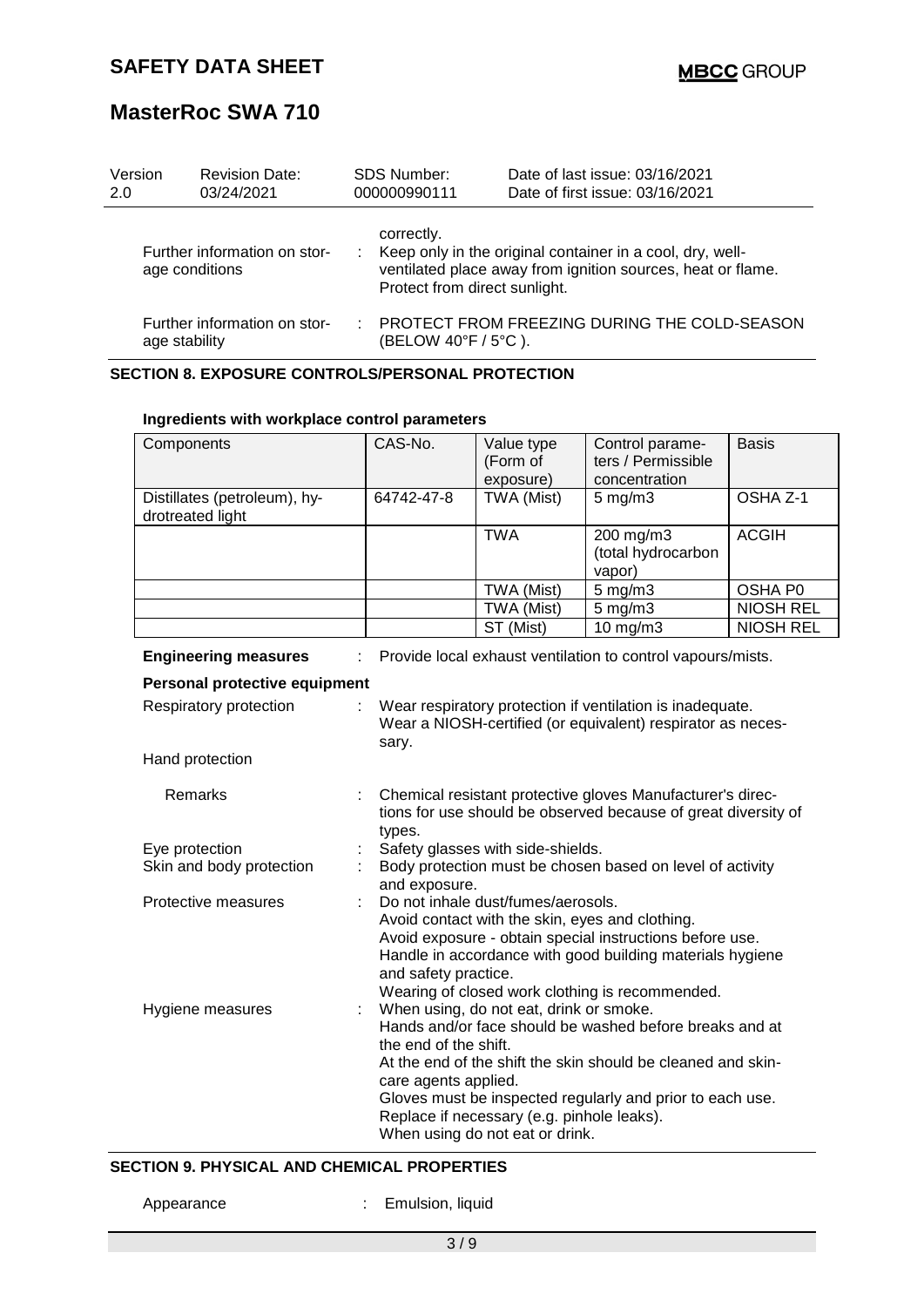| 2.0 | Version<br><b>Revision Date:</b><br>03/24/2021      |   |   | <b>SDS Number:</b><br>000000990111      | Date of last issue: 03/16/2021<br>Date of first issue: 03/16/2021                                                               |
|-----|-----------------------------------------------------|---|---|-----------------------------------------|---------------------------------------------------------------------------------------------------------------------------------|
|     |                                                     |   |   |                                         |                                                                                                                                 |
|     | Color                                               |   |   | off-white                               |                                                                                                                                 |
|     | Odor                                                |   |   | aliphatic                               |                                                                                                                                 |
|     | <b>Odor Threshold</b>                               |   |   | not determined                          |                                                                                                                                 |
|     | pH                                                  |   |   | approx. $5 - 8$<br>Concentration: 5 g/l |                                                                                                                                 |
|     | Freezing point                                      |   |   | approx. 32 °F / 0 °C                    |                                                                                                                                 |
|     | Boiling point                                       |   |   | approx. 212 °F / 100 °C<br>(1013 hPa)   |                                                                                                                                 |
|     | Flash point                                         |   |   | > 212 °F / > 100 °C                     |                                                                                                                                 |
|     | Evaporation rate                                    |   |   | vapor pressure.                         | Value can be approximated from Henry's Law Constant or                                                                          |
|     | Flammability (liquids)                              | ÷ |   | The product is not flammable.           |                                                                                                                                 |
|     | Self-ignition                                       | ÷ |   | not self-igniting                       |                                                                                                                                 |
|     | Upper explosion limit / Upper<br>flammability limit | ÷ |   |                                         | For liquids not relevant for classification and labelling.                                                                      |
|     | Lower explosion limit / Lower<br>flammability limit | ÷ |   |                                         | For liquids not relevant for classification and labelling. The<br>lower explosion point may be 5 - 15 °C below the flash point. |
|     | Vapor pressure                                      |   |   | No data available                       |                                                                                                                                 |
|     | Relative vapor density                              |   |   | No data available                       |                                                                                                                                 |
|     | Relative density                                    |   |   | approx. 1.05 (68 °F / 20 °C)            |                                                                                                                                 |
|     | Solubility(ies)<br>Water solubility                 |   |   | No data available                       |                                                                                                                                 |
|     | Solubility in other solvents                        | ÷ |   | No data available                       |                                                                                                                                 |
|     | Partition coefficient: n-                           | ÷ |   | not applicable for mixtures             |                                                                                                                                 |
|     | octanol/water<br>Autoignition temperature           | ÷ |   | $>$ 392 °F / $>$ 200 °C                 |                                                                                                                                 |
|     | Decomposition temperature                           | ÷ |   | scribed/indicated.                      | No decomposition if stored and handled as pre-                                                                                  |
|     | Viscosity                                           |   |   |                                         |                                                                                                                                 |
|     | Viscosity, dynamic                                  |   | ÷ | 750 mPa.s                               |                                                                                                                                 |
|     | Viscosity, kinematic                                |   |   | $>$ 20.5 mm2/s (104 °F / 40 °C)         |                                                                                                                                 |
|     | <b>Explosive properties</b>                         |   |   | Not explosive                           |                                                                                                                                 |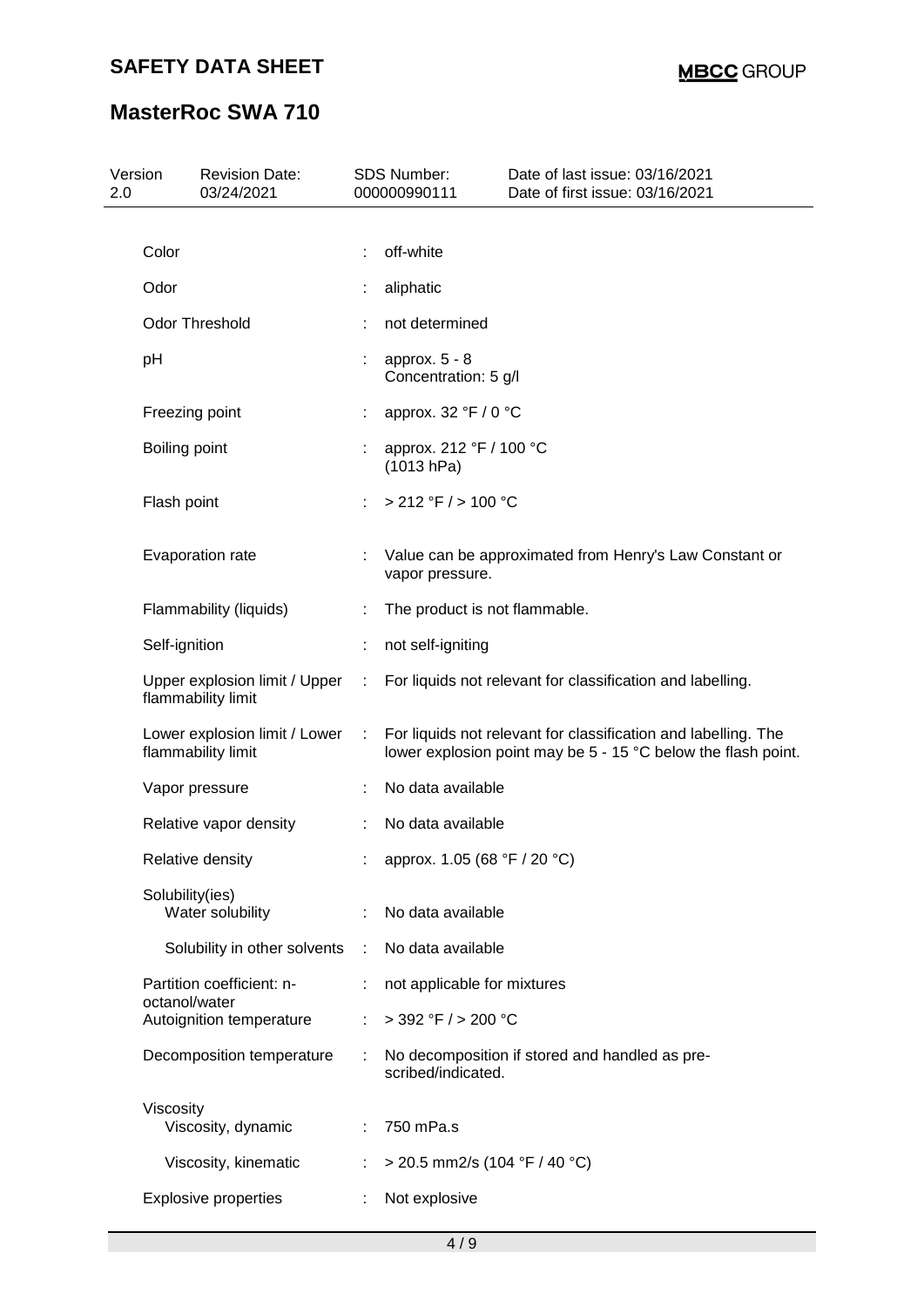## **MasterRoc SWA 710**

| Version<br>2.0 | <b>Revision Date:</b><br>03/24/2021         | <b>SDS Number:</b><br>000000990111 |                                        | Date of last issue: 03/16/2021<br>Date of first issue: 03/16/2021 |
|----------------|---------------------------------------------|------------------------------------|----------------------------------------|-------------------------------------------------------------------|
|                |                                             |                                    |                                        |                                                                   |
|                | Oxidizing properties                        |                                    | not fire-propagating                   |                                                                   |
|                | Sublimation point                           |                                    | No data available                      |                                                                   |
|                | Metal corrosion rate                        |                                    | : No data available.                   |                                                                   |
|                | <b>SECTION 10. STABILITY AND REACTIVITY</b> |                                    |                                        |                                                                   |
|                | Reactivity                                  | ÷                                  | scribed/indicated.                     | No hazardous reactions if stored and handled as pre-              |
|                | Chemical stability                          |                                    | scribed/indicated.                     | The product is stable if stored and handled as pre-               |
| tions          | Possibility of hazardous reac-              | ÷                                  | scribed/indicated.                     | The product is stable if stored and handled as pre-               |
|                | Conditions to avoid                         |                                    | Avoid extreme heat.<br>Avoid freezing. |                                                                   |
|                | Incompatible materials                      |                                    | Oxidizing agents                       |                                                                   |
|                | Hazardous decomposition<br>products         |                                    | Nitrogen oxides (NOx)<br>Carbon oxides |                                                                   |

#### **SECTION 11. TOXICOLOGICAL INFORMATION**

#### **Acute toxicity**

Not classified based on available information.

#### **Skin corrosion/irritation**

Not classified based on available information.

#### **Serious eye damage/eye irritation**

Not classified based on available information.

#### **Respiratory or skin sensitization**

#### **Skin sensitization**

Not classified based on available information.

#### **Respiratory sensitization**

Not classified based on available information.

#### **Germ cell mutagenicity**

Not classified based on available information.

#### **Carcinogenicity**

Not classified based on available information.

#### **Reproductive toxicity**

Not classified based on available information.

#### **STOT-single exposure**

Not classified based on available information.

#### **STOT-repeated exposure**

Not classified based on available information.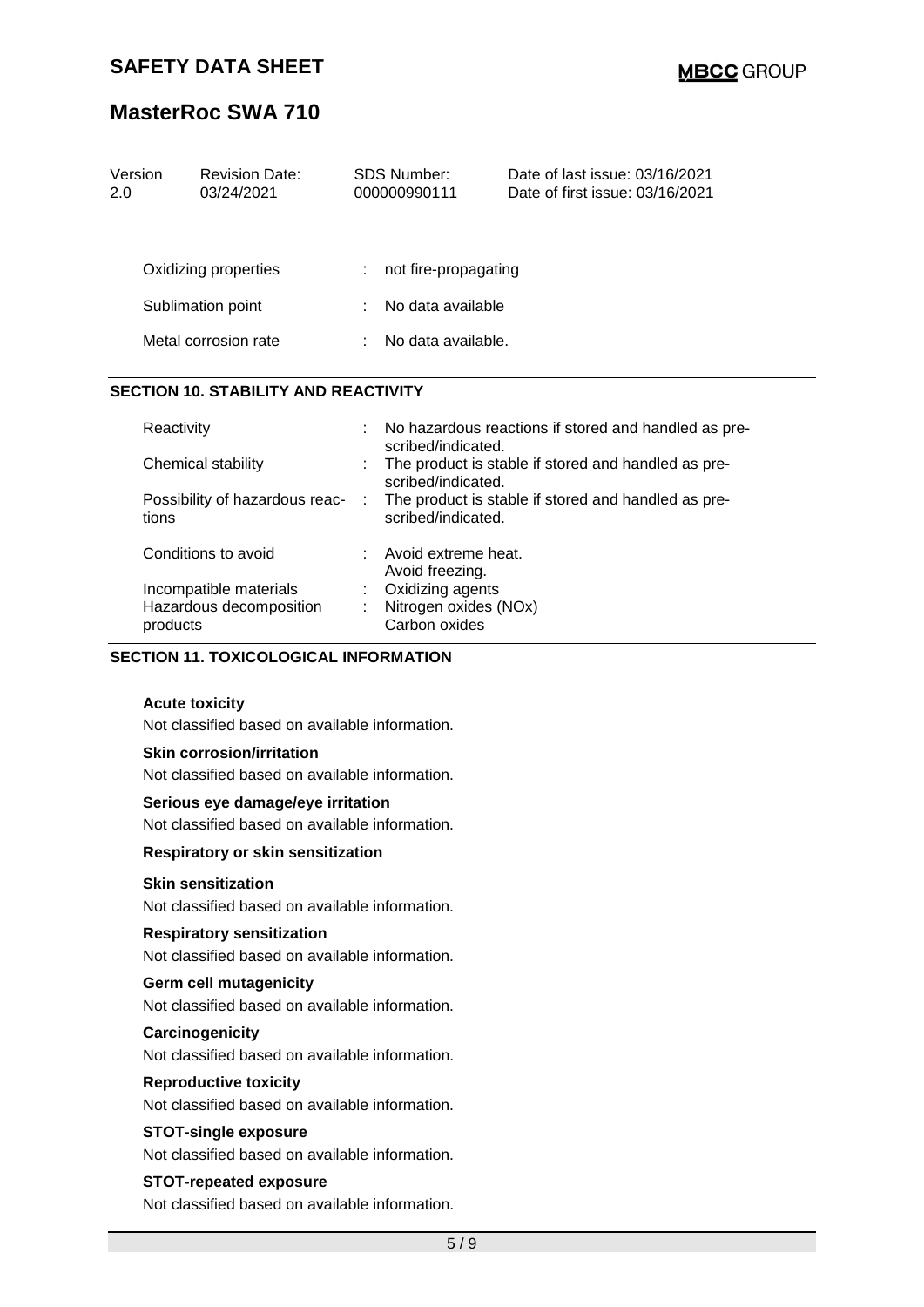## **MasterRoc SWA 710**

| Version<br>2.0  | <b>Revision Date:</b><br>03/24/2021            |   | <b>SDS Number:</b><br>000000990111 | Date of last issue: 03/16/2021<br>Date of first issue: 03/16/2021                                                                                                                               |
|-----------------|------------------------------------------------|---|------------------------------------|-------------------------------------------------------------------------------------------------------------------------------------------------------------------------------------------------|
|                 | <b>Aspiration toxicity</b>                     |   |                                    |                                                                                                                                                                                                 |
|                 | Not classified based on available information. |   |                                    |                                                                                                                                                                                                 |
|                 | <b>Further information</b>                     |   |                                    |                                                                                                                                                                                                 |
| Product:        |                                                |   |                                    |                                                                                                                                                                                                 |
| <b>Remarks</b>  |                                                |   | components.                        | Health injuries are not known or expected under normal use.<br>The product has not been tested. The statements on toxicolo-<br>gy have been derived from the properties of the individual       |
|                 | <b>SECTION 12. ECOLOGICAL INFORMATION</b>      |   |                                    |                                                                                                                                                                                                 |
|                 | <b>Ecotoxicity</b>                             |   |                                    |                                                                                                                                                                                                 |
| <b>Product:</b> |                                                |   |                                    |                                                                                                                                                                                                 |
|                 | <b>Ecotoxicology Assessment</b>                |   |                                    |                                                                                                                                                                                                 |
|                 | Acute aquatic toxicity                         | ÷ |                                    | This product has no known ecotoxicological effects.                                                                                                                                             |
|                 | Chronic aquatic toxicity                       |   |                                    | This product has no known ecotoxicological effects.                                                                                                                                             |
|                 | <b>Persistence and degradability</b>           |   |                                    |                                                                                                                                                                                                 |
| Product:        |                                                |   |                                    |                                                                                                                                                                                                 |
|                 | Biodegradability                               |   |                                    | Remarks: Taking into consideration the properties of several<br>ingredients, the product is estimated not to be readily biode-<br>gradable according to OECD classification.                    |
|                 | <b>Bioaccumulative potential</b>               |   |                                    |                                                                                                                                                                                                 |
| Product:        |                                                |   |                                    |                                                                                                                                                                                                 |
|                 | <b>Bioaccumulation</b>                         |   | Remarks: No data available.        | Discharge into the environment must be avoided.                                                                                                                                                 |
|                 | <b>Mobility in soil</b><br>No data available   |   |                                    |                                                                                                                                                                                                 |
|                 | <b>Other adverse effects</b>                   |   |                                    |                                                                                                                                                                                                 |
| Product:        |                                                |   |                                    |                                                                                                                                                                                                 |
| mation          | Additional ecological infor-                   |   | components.                        | Do not discharge product into the environment without control.<br>The product has not been tested. The statements on ecotoxi-<br>cology have been derived from the properties of the individual |

### **SECTION 13. DISPOSAL CONSIDERATIONS**

| Disposal methods    |                                                                           |
|---------------------|---------------------------------------------------------------------------|
| Waste from residues | Dispose of in accordance with national, state and local regula-<br>tions. |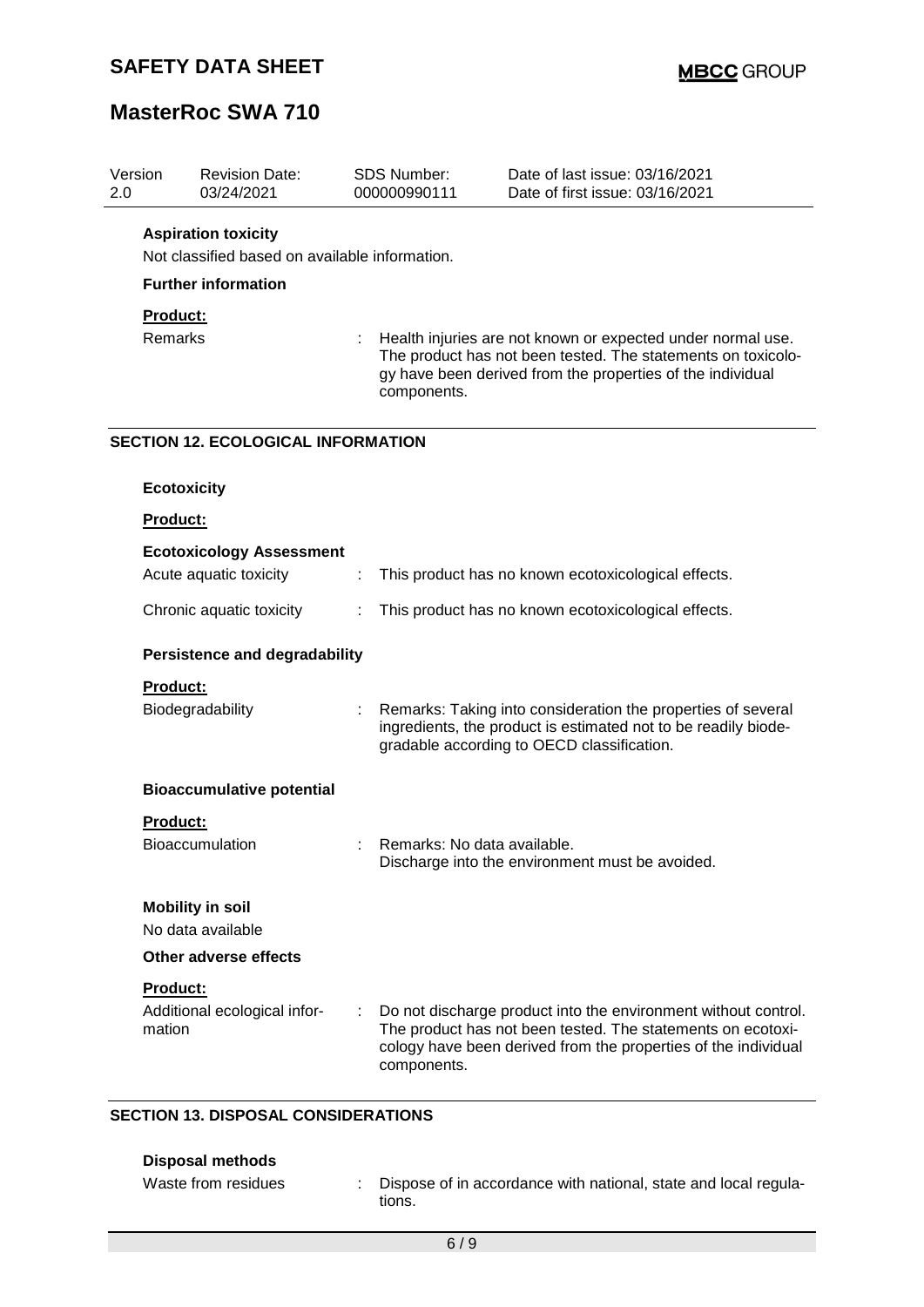| Version | <b>Revision Date:</b>  | <b>SDS Number:</b>                                           | Date of last issue: 03/16/2021                                                                                                                                                                                             |
|---------|------------------------|--------------------------------------------------------------|----------------------------------------------------------------------------------------------------------------------------------------------------------------------------------------------------------------------------|
| 2.0     | 03/24/2021             | 000000990111                                                 | Date of first issue: 03/16/2021                                                                                                                                                                                            |
|         | Contaminated packaging | cal or used container.<br>Dispose of in a licensed facility. | Do not discharge into drains/surface waters/groundwater.<br>Do not contaminate ponds, waterways or ditches with chemi-<br>Recommend crushing, puncturing or other means to prevent<br>unauthorized use of used containers. |

### **SECTION 14. TRANSPORT INFORMATION**

#### **International Regulations**

**UNRTDG** Not regulated as a dangerous good

**IATA-DGR** Not regulated as a dangerous good

**IMDG-Code**

Not regulated as a dangerous good

**Transport in bulk according to Annex II of MARPOL 73/78 and the IBC Code**

Not applicable for product as supplied.

#### **Domestic regulation**

**49 CFR**

Not regulated as a dangerous good

#### **SECTION 15. REGULATORY INFORMATION**

#### **US State Regulations**

| Pennsylvania Right To Know                                |                       |  |  |  |  |  |
|-----------------------------------------------------------|-----------------------|--|--|--|--|--|
| Distillates (petroleum), hydrotreated light<br>acrylamide | 64742-47-8<br>79-06-1 |  |  |  |  |  |
| New Jersey Right To Know                                  |                       |  |  |  |  |  |
| Distillates (petroleum), hydrotreated light               | 64742-47-8            |  |  |  |  |  |

#### **California Prop. 65**

WARNING: This product can expose you to chemicals including Distillates (petroleum), hydrotreated light, which is/are known to the State of California to cause cancer, and acrylamide, which is/are known to the State of California to cause birth defects or other reproductive harm. For more information go to www.P65Warnings.ca.gov.

#### **The ingredients of this product are reported in the following inventories:**

| <b>TSCA</b> | : All substances listed as active on the TSCA inventory  |
|-------------|----------------------------------------------------------|
| DSL         | : All components of this product are on the Canadian DSL |

### **SECTION 16. OTHER INFORMATION**

#### **Further information**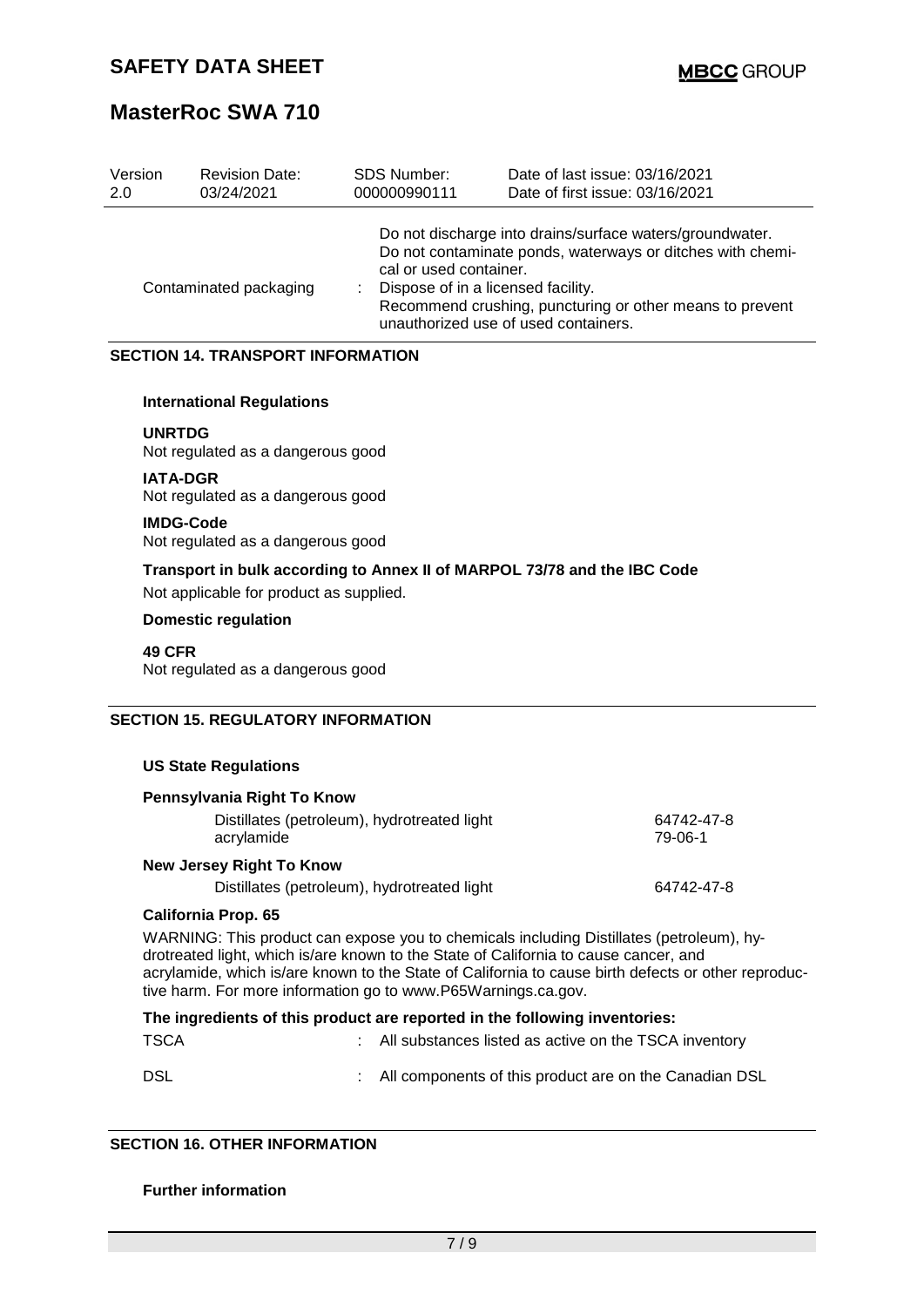

| AUGIN           | USA. AUGILI THESHOID LIIHII VAIUES (TLV)                                                       |
|-----------------|------------------------------------------------------------------------------------------------|
| NIOSH REL       | : USA. NIOSH Recommended Exposure Limits                                                       |
| OSHA P0         | USA. OSHA - TABLE Z-1 Limits for Air Contaminants -<br>1910.1000                               |
| OSHA Z-1        | : USA. Occupational Exposure Limits (OSHA) - Table Z-1 Lim-<br>its for Air Contaminants        |
| ACGIH / TWA     | : 8-hour, time-weighted average                                                                |
| NIOSH REL / TWA | : Time-weighted average concentration for up to a 10-hour<br>workday during a 40-hour workweek |
| NIOSH REL / ST  | : STEL - 15-minute TWA exposure that should not be exceeded<br>at any time during a workday    |
| OSHA P0 / TWA   | : 8-hour time weighted average                                                                 |
| OSHA Z-1 / TWA  | 8-hour time weighted average                                                                   |
|                 |                                                                                                |

AICS - Australian Inventory of Chemical Substances; ASTM - American Society for the Testing of Materials; bw - Body weight; CERCLA - Comprehensive Environmental Response, Compensation, and Liability Act; CMR - Carcinogen, Mutagen or Reproductive Toxicant; DIN - Standard of the German Institute for Standardisation; DOT - Department of Transportation; DSL - Domestic Substances List (Canada); ECx - Concentration associated with x% response; EHS - Extremely Hazardous Substance; ELx - Loading rate associated with x% response; EmS - Emergency Schedule; ENCS - Existing and New Chemical Substances (Japan); ErCx - Concentration associated with x% growth rate response; ERG - Emergency Response Guide; GHS - Globally Harmonized System; GLP - Good Laboratory Practice; HMIS - Hazardous Materials Identification System; IARC - International Agency for Research on Cancer; IATA - International Air Transport Association; IBC - International Code for the Construction and Equipment of Ships carrying Dangerous Chemicals in Bulk; IC50 - Half maximal inhibitory concentration; ICAO - International Civil Aviation Organization; IECSC - Inventory of Existing Chemical Substances in China; IMDG - International Maritime Dangerous Goods; IMO - International Maritime Organization; ISHL - Industrial Safety and Health Law (Japan); ISO - International Organisation for Standardization; KECI - Korea Existing Chemicals Inventory; LC50 - Lethal Concentration to 50 % of a test population; LD50 - Lethal Dose to 50% of a test population (Median Lethal Dose); MARPOL - International Convention for the Prevention of Pollution from Ships; MSHA - Mine Safety and Health Administration; n.o.s. - Not Otherwise Specified; NFPA - National Fire Protection Association; NO(A)EC